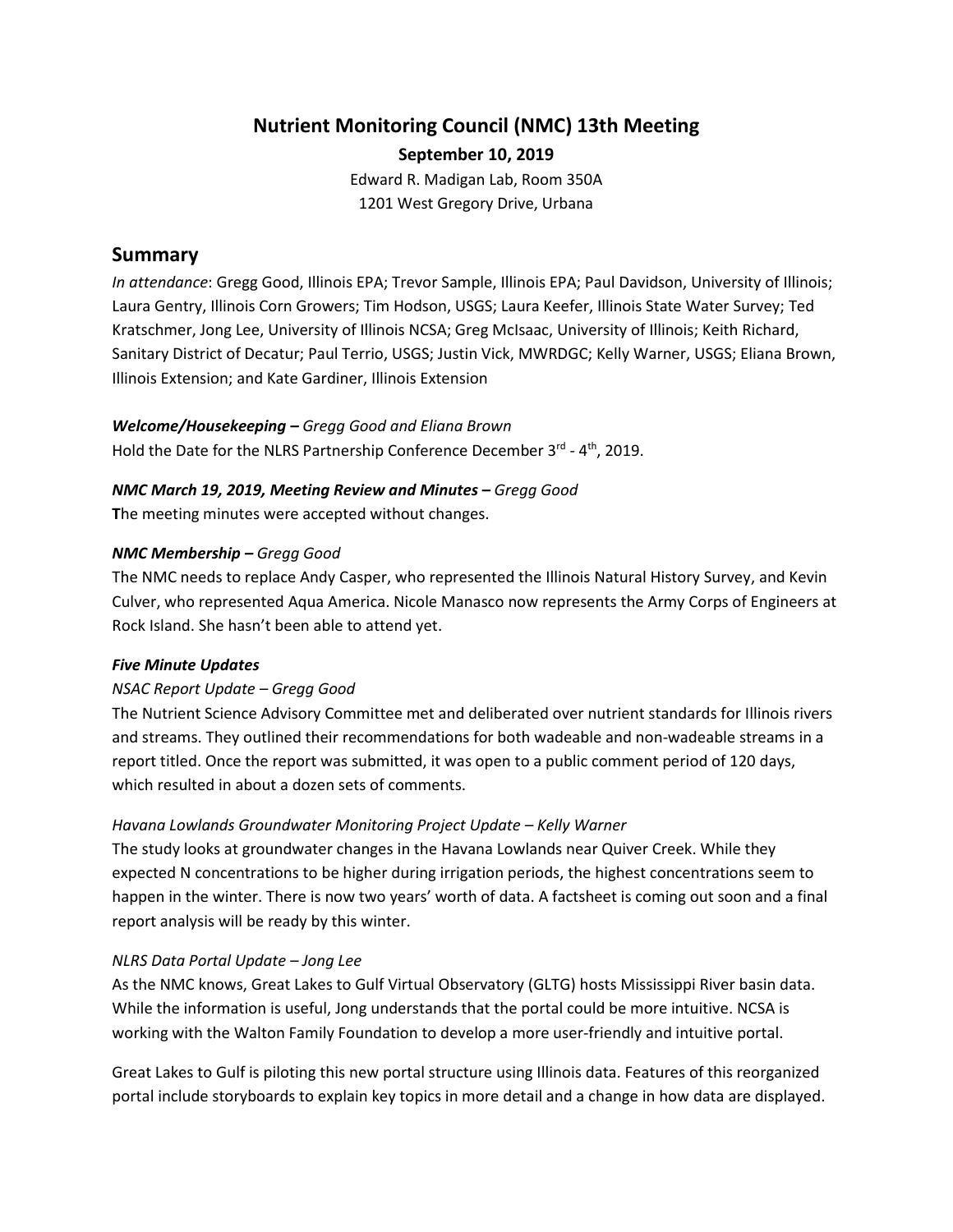Jong showed a storyboard for the Illinois NLRS with information taken from the first Biennial Report. When viewing the data, the screen is now split into two panes to simultaneously show the map and the associated information. As you click around on the map, the data automatically update to show the new information. NCSA is currently fixing some problems and cleaning up the data as well.

Ted Kratschmer explained that they want a unified way to track the progress so they can easily compare the data across states.

In other NCSA news, the Blue Waters supercomputer will be decommissioned at the end of this year for National Science Foundation research. They have a small-scale high performance computer (HPC), or supercomputer, in-house and they are trying to acquire two more HPCs.

#### *Water Quality Trends in Illinois Rivers – Tim Hodson*

The United States puts a large amount of resources to reduce nutrient pollution and soil erosion in the United States. The efficacy of these programs is hard to calculate, largely due to population and economic trends, lag times, and climate. The point of this report is to know if nutrient and soil loss to rivers attenuated since these efforts began and are they attenuating today.

Illinois has one of the longest-running and most extensive water quality monitoring networks in the US. Tim is using data from that network to assess trends in nutrient and soil loss, distinguish artificial from natural causes, and estimate uncertainty in those trends.

The challenge with streamflow trends is that the trends can manifest in many different ways. This analysis can help distinguish what changes may be controllable by watershed management versus those resulting from climate.

Nutrients are poor tracers. Usually what you put in upstream can be measured downstream, but nutrients can assimilate and change forms. Tim looked at changes in nitrogen, phosphorus, and total suspended solids over time and how those numbers relate to soil erosion, population growth, and agricultural production.

While he doesn't have a concrete explanation for these trends, there are a couple plausible explanations. He suggested that maybe funding levels for clean water act initiatives haven't kept up with production or land is more susceptible to erosion.

In conclusion, nutrient and soil losses have attenuated in some ways, but we are at risk of losing the progress we've made. Potential future work includes investigating recent degradation, looking at finerscale changes in time and space and large-scale changes like in the Upper Mississippi, and combining watershed modeling and climate data to tease out climate component of streamflow trends.

#### *Nitrogen Related Presentations - Greg McIsaac*

## *Possible Cause of Nitrate Load Increase in the Rock River from 1980-96 to 2013-17*

When calculating the Rock River load for Illinois, we subtract off what's coming in at Rockton since it's near the Wisconsin border, but we subtract part of Illinois when we do that. Nitrate-N yield from the Rock River between Rockton and Joslin in 2013-17 was twice as large as the value for the baseline period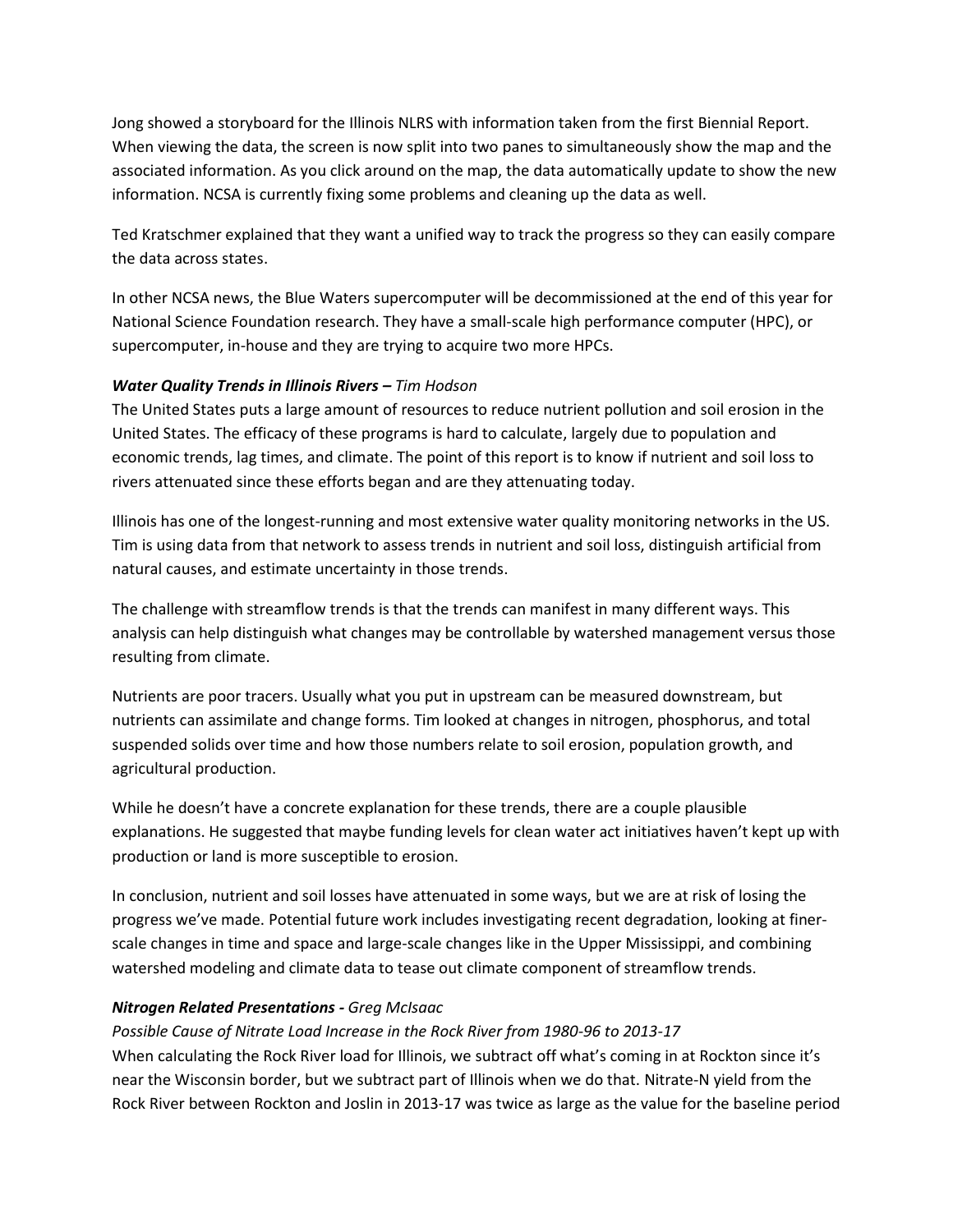of 1980-1996. About half of this increase appeared to be related to an increase in annual water yield, with almost all of the increase occurring between March and August. Analysis is continuing.

#### *Preliminary Nitrate Budget for the Illinois River*

When calculating the watershed loads for the NLRS Science Assessment, the scientists came up with some negative numbers. They adjusted the loads for those watersheds based upon neighboring watershed loads. When recalculating the numbers, Dr. McIsaac came up with negative numbers again. He realized the Illinois River drains into a series of lakes and gets rather flat at that point, which may contribute to denitrification. With this in mind, he used the negative load numbers for his science assessment update.

## *Critique of March 2018 Science Article – N Reduction Lag Times to Gulf of Mexico*

Nitrate load from 1955 to 2014 to the Gulf of Mexico is based on measured river flow and concentrations can be modeled with N legacy effects ranging from just four years to 28 years with approximately equal explanatory value to the Van Meter Model*.* Recovery times are uncertain. Recovery may indeed take decades, as Van Meter *et al*. suggest, but recovery may also be much faster. Chloropigment data from one Gulf sediment core presented in Van Meter et al. does not validate their model. River nitrate concentration data from 1895-1906 is limited, but NOT consistent with concentrations and loads similar to the late 1970s as simulated by the Van Meter model.

## *Estimating Statewide Nutrient Loads from USGS Super Gages, Adding Non-Monitored Areas and Subtracting WI and IN Contributions – Paul Terrio*

Paul addressed four areas of concern: areas outside of Illinois that are included in monitored watersheds (Rock River Basin, Fox River, and the Kankakee River Basin), areas outside of Illinois that are not included in monitored watersheds (Galena River and Apple River), areas within the state that are not included in monitored watersheds, and the Des Plaines River at Joliet.

Areas within the state that are not included in monitored watersheds make up about a quarter of the state - approximately 13,954 square miles. This includes watersheds not monitored that drain to bordering rivers and Lake Michigan and watershed areas downstream of the Super Gages.

Paul outlined the approaches taken and tools being used to account for these areas of concern. The NMC discussed these areas of concern and the approaches being taken to address them.

## *Super Gages Update, and 2021-2025 Operation and Funding Discussion – USGS and IEPA*

Currently, funding for the Super Gage network ends about one year from now. It is a priority of the NMC to determine how to maintain funding. The NMC discussed potential ways to fund the Super Gage network, including using the Upper Mississippi River Basin Association Water Quality Improvement Act as a possible long-term solution.

## *NMC Member Updates*

Kelly Warner mentioned the review of a SPARROW model for use by USGS. Laura Gentry expressed her concern and disappointment in farmer attendance at conferences and workshops. She shared publications put out by the Illinois Corn Growers. Jong Lee announced the launch of a new University of